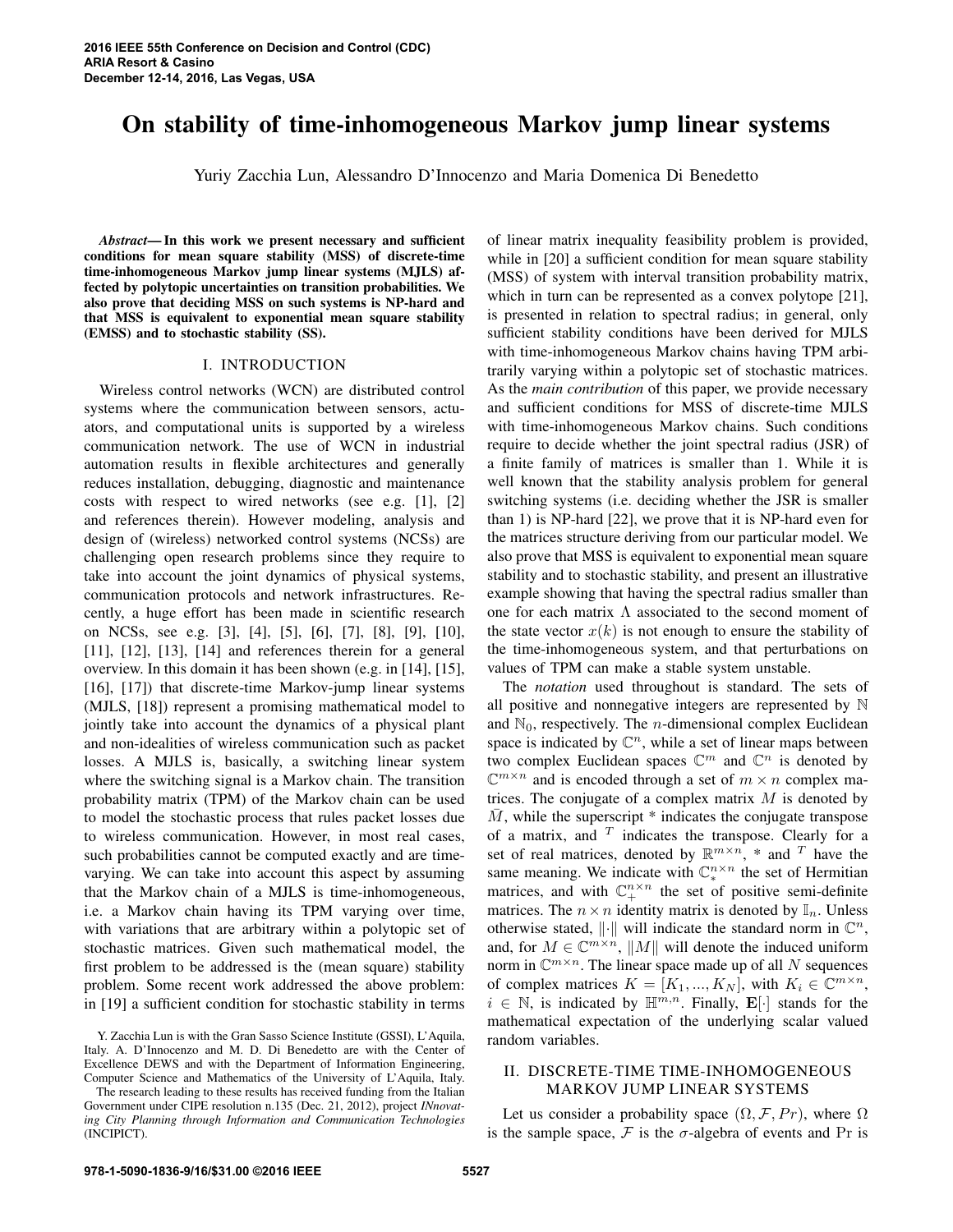the probability measure. Let  $\theta : \mathbb{N}_0 \times \Omega \to \mathcal{N}$  be a Markov chain defined on the probability space, which takes values in a finite set  $\mathcal{N} \triangleq \{1, \ldots, N\}$ . For every  $k \in \mathbb{N}_0$  let us define the transition probability as N

$$
p_{ij}(k) = \Pr\{\theta(k+1) = j \mid \theta(k) = i\} \ge 0, \sum_{j=1}^{N} p_{ij}(k) = 1.
$$
\n(1)

The associated TPM  $P(k)$  is a stochastic  $N \times N$  matrix with entries  $p_{ij}(k)$ . In this work we assume that  $P(k)$  is unknown and time-varying within a bounded set.

*Assumption 1:* TPM  $P(k)$  is **polytopic**, i.e.  $\forall k \in \mathbb{N}_0$ 

$$
P(k) = \sum_{l=1}^{L} \lambda_l(k) P_l, \ \lambda_l(k) \ge 0, \ \sum_{l=1}^{L} \lambda_l(k) = 1, \quad (2)
$$

where  ${P_l}_{l \in \mathcal{L} \triangleq \{1,...,L\}} \triangleq \mathcal{P}_L$  is a given set of TPMs, which are the vertices of a convex polytope.

*Remark 1:* This assumption is not restrictive, since the polytopic uncertainty model is widely used for robust control of time-homogeneous MJLS (see e.g. [23]) and is considered to be more general than the partly known element model of TPM uncertainties; furthermore, also the interval TPM can be represented as a convex polytope [21].

The related noiseless autonomous discrete-time timeinhomogeneous MJLS  $(S)$  is described by

$$
\begin{cases} x(k+1) = A_{\theta(k)}x(k), \\ x(0) = x_0, \ \theta(0) = \theta_0 \end{cases}
$$
 (3)

where  $x(k) \in \mathbb{C}^n$  is the state vector,  $A_{\theta(k)} \in \mathbb{C}^{n \times n}$  is the state matrix associated with the operational mode of the system,  $x(0)$  and  $\theta(0)$  are initial conditions.

*Remark 2:* When studying MJLS, it is a standard practice to work with complex fields [18], but one can also work with real-valued ones, by considering complex matrices acting on  $\mathbb{C}^{n \times n}$  as real operators acting on  $\mathbb{R}^{2n \times 2n}$  [24].

The set  $N$  comprises the operational modes of the system (S) and for each possible value of  $\theta(k) = i$ ,  $i \in \mathcal{N}$ , we denote the state matrix associated with the  $i$ -th mode by  $A_i = A_{\{\theta(k)=i\}}$ . Thus,  $A = [A_1, ..., A_N] \in \mathbb{H}^{n,n}$ .

For a set  $\Theta \in \mathcal{F}$ , let us define the indicator function  $\mathbf{1}_{\Theta}$ in the usual way [18, p. 31], that is,  $\forall \omega \in \Omega$ ,

$$
\mathbf{1}_{\Theta}(\omega) = \begin{cases} 1 & \text{if } \omega \in \Theta, \\ 0 & \text{otherwise.} \end{cases}
$$
 (4a)

Notice that,  $\forall i \in \mathbb{N}$ ,

$$
\mathbf{1}_{\{\theta(k)=i\}}(\omega) = 1 \text{ if } \theta(k)(\omega) = i, \text{ and } 0 \text{ otherwise.} \quad \text{(4b)}
$$

Thus, we have that

$$
\mathbf{E}[x(k)] = \sum_{i=1}^{N} \mathbf{E}[x(k)\mathbf{1}_{\{\theta(k)=i\}}],
$$
  

$$
\mathbf{E}[x(k)x^*(k)] = \sum_{i=1}^{N} \mathbf{E}[x(k)x^*(k)\mathbf{1}_{\{\theta(k)=i\}}].
$$

Following the standard workflow for MJLS [18, p. 31], for  $k \in \mathbb{N}_0$ , let us use the following notation:

$$
Q(k) \triangleq [Q_1(k), \dots, Q_N(k)] \in \mathbb{H}^{n+},
$$
 (5a)

$$
Q_i(k) \triangleq \mathbf{E}[x(k)x^*(k)\mathbf{1}_{\{\theta(k)=i\}}] \in \mathbb{C}_+^{n \times n},\qquad(5b)
$$

$$
q(k) \triangleq [q_1(k), \dots, q_N(k)]^T \in \mathbb{C}^{Nn},
$$
 (5c)

$$
q_i(k) \triangleq \mathbf{E}[x(k)\mathbf{1}_{\{\theta(k)=i\}}] \in \mathbb{C}^n, \tag{5d}
$$

where  $\mathbb{H}^{n+} \triangleq \{ K \in \mathbb{H}^{n*}; K_i \in \mathbb{C}_+^{n \times n}, i \in \mathcal{N} \}$ , and  $\mathbb{H}^{n*} \triangleq \{ K = [K_1, \ldots, K_N] \in \mathbb{H}^{n,n}; K_i \in \mathbb{C}_*^{n \times n}, i \in \mathcal{N} \}.$ 

This permits us to define the expected value of  $x(k)$  as

$$
\mu(k) \triangleq \mathbf{E}[x(k)] = \sum_{i=1}^{N} q_i(k) \in \mathbb{C}^n, \tag{6}
$$

and the second moment of  $x(k)$  as

$$
\mathcal{Q}(k) \triangleq \mathbf{E}[x(k)x^*(k)] = \sum_{i=1}^N Q_i(k) \in \mathbb{C}_+^{n \times n}.
$$
 (7)

Now, we are ready to recall the definition of the mean square stability [18, pp. 36–37].

*Definition 1 (Mean square stability):* We say that MJLS  $(S)$  is mean square stable (MSS), if for every initial state  $x_0 \in \mathbb{C}^n$  and for every initial probability distribution of  $\theta(0)$ 

$$
\lim_{k \to \infty} \mu(k) = 0 \text{ and } \lim_{k \to \infty} \mathcal{Q}(k) = 0.
$$
 (8)

We can easily see that the recursive equations for  $q_i(k)$ and  $Q_i(k)$  in the time-inhomogeneous case have the same structure as the time-homogeneous case with known probability matrix [18, p. 32], and the extension to this more general case is done in the following manner:

*Proposition 1:* Consider the system 
$$
S
$$
.  $\forall k \in \mathbb{N}_0, j \in \mathcal{N}$   
1)  $q_j(k+1) = \sum_{i=1}^N p_{ij}(k) A_i q_i(k)$   
2)  $Q_j(k+1) = \sum_{i=1}^N p_{ij}(k) A_i Q_i(k) A_i^*$ 

*Proof:* Regarding the first statement, we have that

$$
q_j(k+1) = \mathbf{E}[A_{\theta(k)}x(k)\mathbf{1}_{\{\theta(k+1)=j\}}]
$$
  
= 
$$
\sum_{i=1}^{N} \mathbf{E}[A_i x(k)\mathbf{1}_{\{\theta(k)=i\}}\mathbf{1}_{\{\theta(k+1)=j\}}]
$$
  
= 
$$
\sum_{i=1}^{N} A_i \mathbf{E}[x(k)\mathbf{1}_{\{\theta(k)=i\}}\Pr{\theta(k+1)=j | \theta(k)=i\}]
$$
  
= 
$$
\sum_{i=1}^{N} A_i q_i(k) p_{ij}(k),
$$

which proves the first result. Similarly, for the next statement:

$$
Q_j(k+1) = \sum_{i=1}^{N} \mathbf{E}[A_i x(k)(A_i x(k))^* \mathbf{1}_{\{\theta(k)=i\}} \mathbf{1}_{\{\theta(k+1)=j\}}]
$$
  
= 
$$
\sum_{i=1}^{N} A_i Q_i(k) A_i^* p_{ij}(k).
$$

Another useful result regards the inequality between  $||q(k)||$  and  $||Q(k)||_1$ :

*Proposition 2:* Consider the system 
$$
S
$$
.  $\forall k \in \mathbb{N}_0$   

$$
||q(k)||^2 \le n||Q(k)||_1
$$
 (9)

*Proof:* See [18, p. 35, the proof of Proposition 3.6]. ■ For  $K = [K_1, \ldots, K_N] \in \mathbb{H}^{m,n}$ , let us denote the vectorization transformation  $\varphi(K_i) \triangleq \text{vec}(K_i), i \in \mathcal{N}$  [25].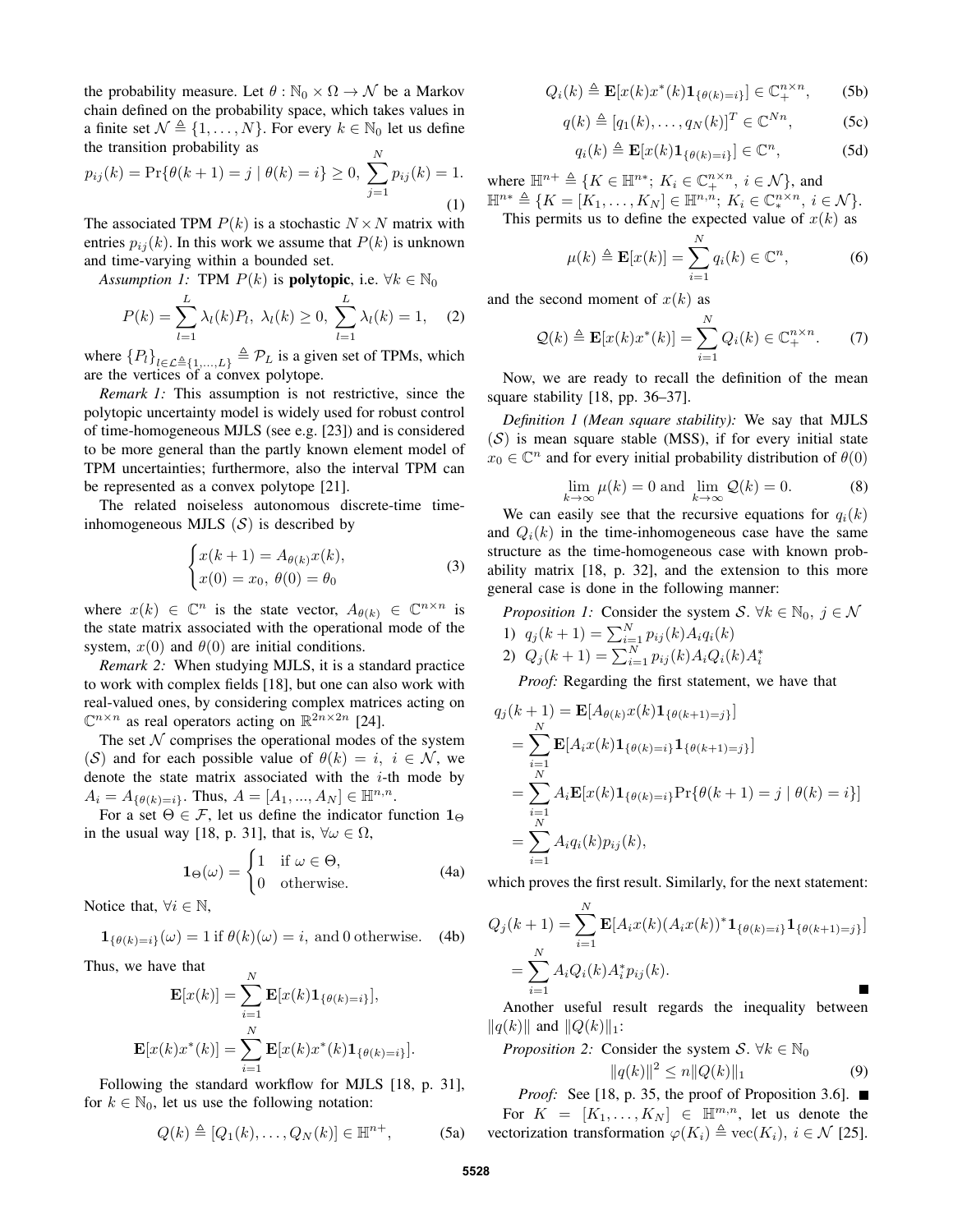Indicating by  $(K_i)_{\cdot j}$  the *j*-th column of  $K_i$ , we have

$$
\text{vec}(K_i) \triangleq \begin{bmatrix} (K_i)_{\cdot 1} \\ \vdots \\ (K_i)_{\cdot n} \end{bmatrix} \in \mathbb{C}^{nm}, \ \hat{\varphi}(K) \triangleq \begin{bmatrix} \varphi(K_1) \\ \vdots \\ \varphi(K_N) \end{bmatrix} \in \mathbb{C}^{Nnm}
$$
\n(10)

The spaces  $\mathbb{H}^{m,n}$  and  $\mathbb{C}^{Nnm}$  are uniformly homeomorphic [26, p. 117] through the linear mapping  $\hat{\varphi}(\cdot)$  [18, p. 17].

Let us indicate by ⊗ a Kronecker product defined in the usual way [27]. For any  $X, Y, Z, M$  given matrices of appropriate size, the following properties are satisfied:

$$
(X+Y)\otimes(Z+M) = X\otimes Z + Y\otimes Z + X\otimes M + Y\otimes M
$$
 (11a)

$$
\varphi(XYZ) = (Z^T \otimes X)\varphi(Y) \tag{11b}
$$

As for time-homogeneous case [18, pp. 33-35], also here, via application of  $(5b)$ , Proposition 1,  $(10)$  and  $(11)$  to  $(5a)$ , we have that

$$
\hat{\varphi}(Q(k+1)) = \Lambda(k)\hat{\varphi}(Q(k)),\tag{12}
$$

where  $\Lambda(k) \in \mathbb{C}^{Nn^2 \times Nn^2}$  is a matrix associated to the second moment of  $x(t)$ , defined in the following way:

$$
\Lambda(k) \triangleq (P^T(k) \otimes \mathbb{I}_{n^2}) diag[\bar{A}_i \otimes A_i], \tag{13}
$$

in which we use the block diagonal matrix  $diag[\bar{A}_i \otimes A_i] \triangleq$ 

$$
\begin{bmatrix} \bar{A}_1 \otimes A_1 & 0 & \cdots & 0 \\ 0 & \bar{A}_2 \otimes A_2 & \cdots & 0 \\ \vdots & \vdots & \ddots & \vdots \\ 0 & 0 & \cdots & \bar{A}_N \otimes A_N \end{bmatrix}
$$
 (14)

*Proposition 3:* The matrix  $\Lambda(k)$  is polytopic, i.e.  $\forall k \in \mathbb{N}_0$ 

$$
\Lambda(k) = \sum_{l=1}^{L} \lambda_l(k) \Lambda_l, \ \lambda_l(k) \ge 0, \ \sum_{l=1}^{L} \lambda_l(k) = 1, \quad (15a)
$$

$$
\Lambda_l \triangleq (P_l^T \otimes \mathbb{I}_{n^2}) diag[\bar{A}_i \otimes A_i], \ P_l \in \mathcal{P}_L.
$$
 (15b)

*Proof:* Direct application of (2) and (11a) to (13). ■ Let  $\mathcal{A}_L$  be the set  $\{\Lambda_l\}_{l \in \mathcal{L}}$  of all vertices of the polytope associated to the second moment of  $x(k)$ .

*Remark 3:* Recalling the definition of the convex hull [28, p. 14], we can write that  $\forall k \in \mathbb{N}_0$ ,  $\Lambda(k) \in \text{conv}A_L$ .

From (12) we have that

$$
\hat{\varphi}(Q(k)) = \Lambda(k-1)\Lambda(k-2)\cdots\Lambda(0)\hat{\varphi}(Q(0)).\tag{16}
$$

It is well known, that the maximal rate of growth among all products of matrices from a finite set  $M$  is given by the joint spectral radius of  $M$ ,  $\hat{\rho}(M)$ , which is the generalization of spectral radius to sets of matrices.

#### III. JOINT SPECTRAL RADIUS

The notion of joint spectral radius (JSR) was introduced by Rota and Strang [29] and in the last decades it has been the subject of intense research due to its role in the study of wavelets, switching systems, approximation algorithms, curve design, and many other topics [24], [30]. In this section we present some results useful for our discussion.

Let  $M$  be a family of complex square matrices, that is  $\mathcal{M} = \{M_l\}_{l \in \mathcal{L}}$ , where  $M_l \in \mathbb{C}^{n \times n}$ . For each  $k \in \mathbb{N}$ ,

consider the set  $\Pi_k(\mathcal{M})$  be a set of all possible products of length k whose factors are elements of  $M$ , i.e.

$$
\Pi_k(\mathcal{M}) = \{ M_{l_k} M_{l_{k-1}} \cdots M_{l_1} \mid l_1, \ldots, l_k \in \mathcal{L} \}.
$$
 (17)

*Definition 2 (Joint spectral radius):* For any matrix norm  $\|\cdot\|$  on  $\mathbb{C}^{n\times n}$ , consider the supremum among the normalized norms of all products in  $\Pi_k(\mathcal{M})$ , i.e.

$$
\hat{\rho}_k(\mathcal{M}) \triangleq \sup_{\Pi \in \Pi_k(\mathcal{M})} \|\Pi\|^{1/k}, \ k \in \mathbb{N}.
$$
 (18)

The joint spectral radius of  $M$  is defined as

$$
\hat{\rho}(\mathcal{M}) = \lim_{k \to \infty} \hat{\rho}_k(\mathcal{M}). \tag{19}
$$

The JSR of a bounded set of matrices has some interesting properties reported below.

*Proposition 4 (Convex hull):* The convex hull of a set has the same joint spectral radius as the original set, i.e.

$$
\hat{\rho}(\text{conv}\,\mathcal{M}) = \hat{\rho}(\mathcal{M}).\tag{20}
$$

*Proof:* This result was first obtained by Barabanov [31]. See [32], [30] for further details.

*Proposition 5 (Convergence of matrix products):* For any bounded set of matrices M and for any  $k \in \mathbb{N}$ , all matrix products  $\Pi \in \Pi_k(\mathcal{M})$  converge to zero matrix as  $k \to \infty$ , if and only if  $\hat{\rho}(\mathcal{M}) < 1$ .

*Proof:* See the seminal work of Berger and Whang [33, Theorem I (b)].

These concepts are at the basis of our main results.

## IV. MAIN RESULTS

*Theorem 1:* The discrete-time Markov jump linear system (S) with unknown and time-varying TPM  $P(k) \in \text{conv } \mathcal{P}_L$ is mean square stable if and only if  $\hat{\rho}(A_L) < 1$ .

*Proof:* (Necessity: MSS  $\Rightarrow \hat{\rho}(\mathcal{A}_L) < 1$ ) By hypothesis,

$$
\forall \mathcal{Q}(0) = \mathbf{E}[x_0 x_0^*], \lim_{k \to \infty} \mathcal{Q}(k) = 0.
$$

From (7), we have that

$$
\lim_{k \to \infty} \sum_{i=1}^{N} Q_i(k) = 0, \ Q_i(k) \in \mathbb{C}_+^{n \times n}.
$$

Thus, from (5a) follows that

$$
\lim_{k \to \infty} Q(k) = 0. \tag{21}
$$

The mapping  $\hat{\varphi}(\cdot)$  is uniform homeomorphic, so also

$$
\lim_{k \to \infty} \hat{\varphi}(Q(k)) = 0.
$$

Applying (16), we obtain

$$
\lim_{k \to \infty} \Lambda(k-1)\Lambda(k-2) \cdots \Lambda(0)\hat{\varphi}(Q(0)) = 0.
$$

From Proposition 5 and Remark 3, this last statement is true for every  $Q(0)$  if and only if  $\hat{\rho}(\text{conv}\,\mathcal{A}_L) < 1$ . From Proposition 4 follows the thesis.

Now, let us prove the sufficiency (MSS  $\Leftarrow$   $\hat{\rho}(\mathcal{A}_L)$  < 1). The first part of the proof follows the inverse pattern of the proof of the necessity:

$$
\hat{\rho}(\mathcal{A}_L) < 1 \Rightarrow \lim_{k \to \infty} \mathcal{Q}(k) = 0, \ \forall \ \mathcal{Q}(0) = \mathbf{E}[x_0 x_0^*]
$$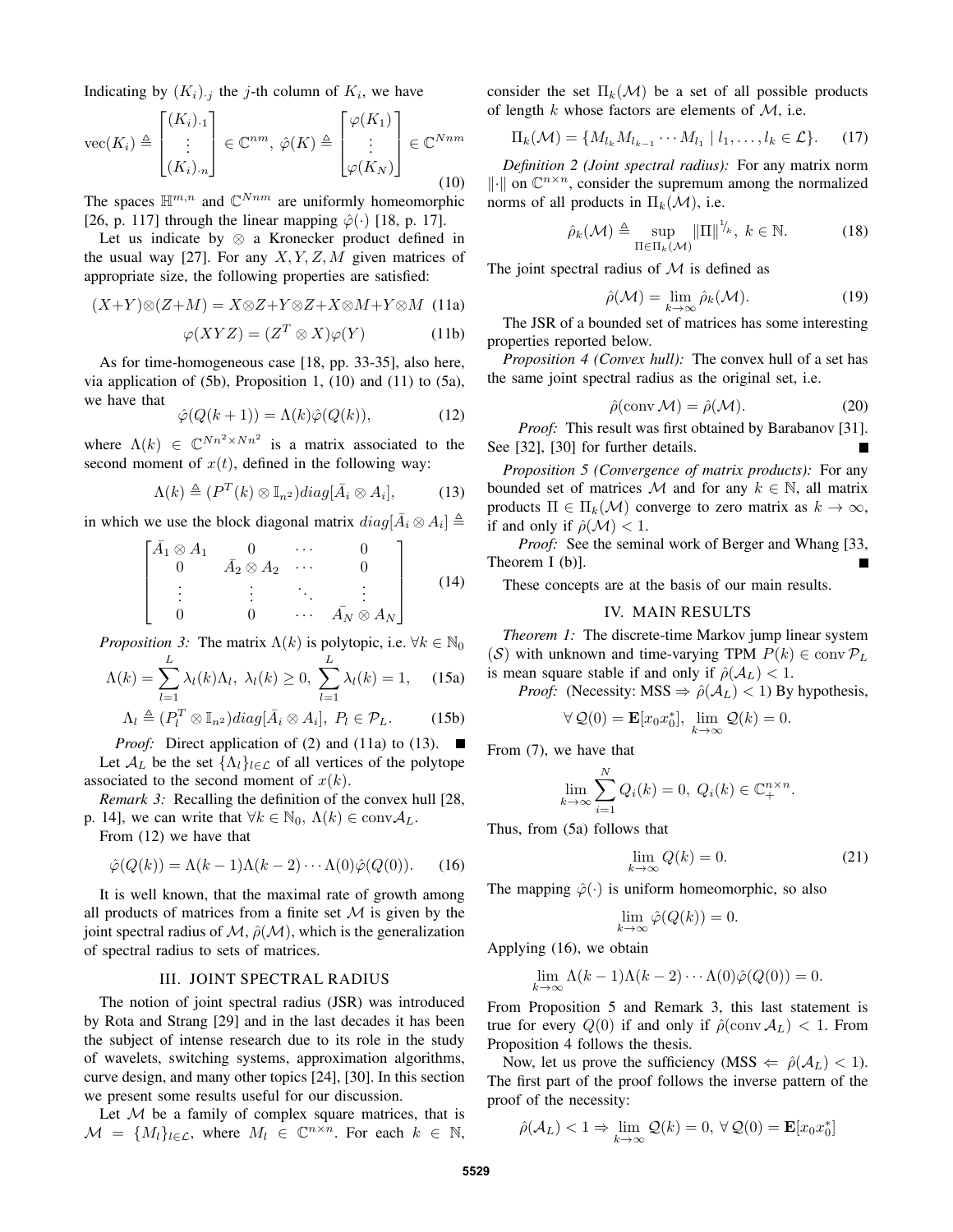by Propositions 4-5, Remark 3, (16), uniform homeomorphism between spaces  $\mathbb{H}^{m,n}$  and  $\mathbb{C}^{Nnm}$  through the mapping  $\hat{\varphi}(\cdot)$ , (5a) and (7).

To complete the proof, we need to show that

$$
\hat{\rho}(\mathcal{A}_L) < 1 \Rightarrow \lim_{k \to \infty} \mu(k) = 0, \ \forall \mu(0) = \mathbf{E}[x_0].
$$

We already have  $(21)$  from the first part of the proof. Together with (9) from Proposition 2, this implies that

$$
\lim_{k \to \infty} \|q(k)\| = \lim_{k \to \infty} \sum_{i=1}^{N} \|q_i(k)\| = 0.
$$

This implies the thesis and concludes the proof.

While it is well known that the stability analysis problem for general switching systems (i.e. deciding whether the JSR is smaller than 1) is NP-hard [22], we prove that it is NP-hard even for our particular model.

*Theorem 2:* Given a discrete-time Markov jump linear system  $(S)$  with unknown and time-varying transition probability matrix  $P(k) \in \text{conv } \mathcal{P}_L$ , unless  $P = NP$ , there is no polynomial-time algorithm that decides whether it is MSS.

*Proof:* Our proof works by reduction from the matrix semigroup stability, which is well known to be NP-hard [24, Theorem 2.4 and Theorem 2.6]. In this problem, one is given a set of two matrices  $\mathcal{M} = \{M, M'\} \subset \mathbb{Q}_+^{r \times r}$  ( $\mathbb{Q}_+$  is the set of nonnegative rational numbers), with  $M = [m_{ij}]$  and  $M' =$  $[m'_{ij}]$ , and one is asked whether the product of any sequence of matrices  $M, M'$  of length k converges to the zero matrix when  $k \to \infty$ . Let us consider a particular instance  $\mathcal{M} =$  $\{M, M'\} \subset \mathbb{Q}^{r \times r}_+$  of the matrix semigroup stability problem: we will build a discrete-time MJLS  $S$  with set of (scalar) state matrices  $\{a_1, \ldots, a_N\} \subset \mathbb{R}_+, N = r + 1$ ,  $(\mathbb{R}_+$  is the set of nonnegative real numbers), with unknown and timevarying TPMs  $P(k) \in \text{conv } \mathcal{P}_L, \mathcal{P}_L = \{P, P'\} \subset \mathbb{R}_+^{N \times N}$ , where  $P = [p_{ij}]$  and  $P' = [p'_{ij}]$  are stochastic matrices, and prove that  $(S)$  is MSS if and only if the set M is stable.

By (15b) it follows that

$$
\mathcal{A} = P^T diag[a_i^2], \ \mathcal{A}' = (P')^T diag[a_i^2], \ i \in \mathcal{N}.
$$

Our construction is as follows. Assign arbitrarily for  $j = 1, \ldots, r$ 

$$
a_j^2 \in \mathbb{Q}_+, a_j^2 \ge r \max\{m_{1j}, \ldots, m_{rj}, m'_{1j}, \ldots, m'_{rj}\}.
$$

Assign for  $i, j = 1, \ldots, r$ 

$$
p_{ij} \triangleq \frac{m_{ji}}{a_i^2} \in [0, \frac{1}{r}], \quad p'_{ij} \triangleq \frac{m'_{ji}}{a_i^2} \in [0, \frac{1}{r}].
$$

Assign for  $i = 1, \ldots, N$ 

$$
p_{iN} \triangleq 1 - \sum_{j=1}^{r} p_{ij} \in [0, 1], \quad p'_{iN} \triangleq 1 - \sum_{j=1}^{r} p'_{ij} \in [0, 1].
$$

Assign  $a_N \triangleq 0$  and  $p_{Nj} = p'_{Nj} \triangleq \frac{1}{N}$  for  $j = 1, ..., N$ . As a consequence of the above assignments, it follows that  $P, P'$  are stochastic matrices and that

$$
\mathcal{A} = \begin{bmatrix} M & 0 \\ R & 0 \end{bmatrix}, \ \mathcal{A}' = \begin{bmatrix} M' & 0 \\ R' & 0 \end{bmatrix},
$$

with  $R, R' \in \mathbb{Q}_+^r$ . By Theorem 1 S is MSS if and only if the JSR of  $\{A, A'\}$  is smaller than 1. From this, it is straightforward to see that  $S$  is MSS if and only if  $M$  is stable. This concludes the proof.

*Remark 4:* It is not known (to the best of our knowledge) whether the matrix semigroup stability problem is Turing decidable (say, for matrices with rational entries). Thus, the above proof does not allow us to conclude that MSS is undecidable for MJLS with polytopic unknown and timevarying transition probability matrices. This is why we only claim that the stability problem is NP-hard.

The next theorem links MSS to EMSS and to SS.

*Theorem 3 (Stability equivalence):* The following assertions are equivalent.

- (a) The system  $(S)$  is mean square stable (MSS).
- (b) The system  $(S)$  is exponentially mean square stable (EMSS), i.e. for some  $\beta \geq 1$ ,  $0 < \zeta < 1$ , we have for all initial states  $x_0 \in \mathbb{C}^n$  and all initial probability distributions of  $\theta(0)$ ,

$$
\mathbf{E}[\|x(k)\|^2] \le \beta \zeta^k \|x_0\|_2^2, \ k \in \mathbb{N}_0. \tag{22}
$$

(c) The system  $(S)$  is stochastically stable (SS), i.e. for all  $x_0 \in \mathbb{C}^n$  and all initial probability distributions of  $\theta(0)$ ,

$$
\sum_{k=0}^{\infty} \mathbf{E}[\|x(k)\|^2] < \infty. \tag{23}
$$

*Proof:* It is trivially verified that  $[(b) \Rightarrow (c)]$ . Thus, let us show that  $[(c) \Rightarrow (a)]$ . First, let us note that

$$
\mathbf{E}[\|x(k)\|^2] = \mathbf{E}[\text{tr}(x(k)x^*(k))] = \text{tr}(\mathcal{Q}(k)) \ge 0, \quad (24)
$$

where  $tr(\cdot)$  denotes the trace operator. Therefore, from (23)  $\lim_{k \to \infty} \text{tr}(\mathcal{Q}(k)) = 0.$  $k \rightarrow \infty$ 

Accordingly, as stated in [18, p. 44, within the proof of Proposition 3.24], this implies that

$$
\lim_{k \to \infty} \mathcal{Q}(k) = 0, \ \forall x_0, \ \forall \theta_0.
$$

We have already seen in the proof of the sufficiency of Theorem 1 that this implies MSS of the system  $(S)$ . Hence, this part of the proof is concluded.

Moreover, as a result we have also that  $[(b) \Rightarrow (a)]$ .

Now, let us show that  $[(a) \Rightarrow (b)]$ . From Theorem 1 we know that if the system  $(S)$  is MSS, then  $\hat{\rho}(\mathcal{A}_L) < 1$ . Since

$$
\lim_{k\to\infty}\|\Lambda(k)\cdots\Lambda(0)\|^{\frac{1}{k}}=\hat{\rho}(\mathcal{A}_L),
$$

by the radical test for infinite series, we can state that

 $\Pi \in \Pi_j[\mathcal{A}_L], 0 \leq j \leq k$ '

$$
\|\Lambda(k-1)\cdots\Lambda(0)\| < \zeta^k, \ \forall k \ge k', \ \forall \zeta \in (\hat{\rho}(\mathcal{A}_L), 1),
$$
  
for some integer  $k' \ge 0$ . With  

$$
\beta' = \zeta^{-k'} \quad \text{sup} \quad \|\Pi\|, \quad \beta' \ge 1,
$$

we obtain that

$$
\|\Lambda(k-1)\cdots\Lambda(0)\| \le \beta'\zeta^k, \ \forall k \in \mathbb{N}_0. \tag{25}
$$

Now, from (24), we have that

$$
\mathbf{E}[\|x(k)\|^2] = \sum_{i=1}^N \text{tr}(\mathbf{E}[x(k)x^*(k)\mathbf{1}_{\{\theta(k)=i\}}])
$$
  
= 
$$
\sum_{i=1}^N \text{tr}(Q_i(k)) \le n \sum_{i=1}^N \|Q_i(k)\|.
$$

Since we are working on a finite-dimensional linear space,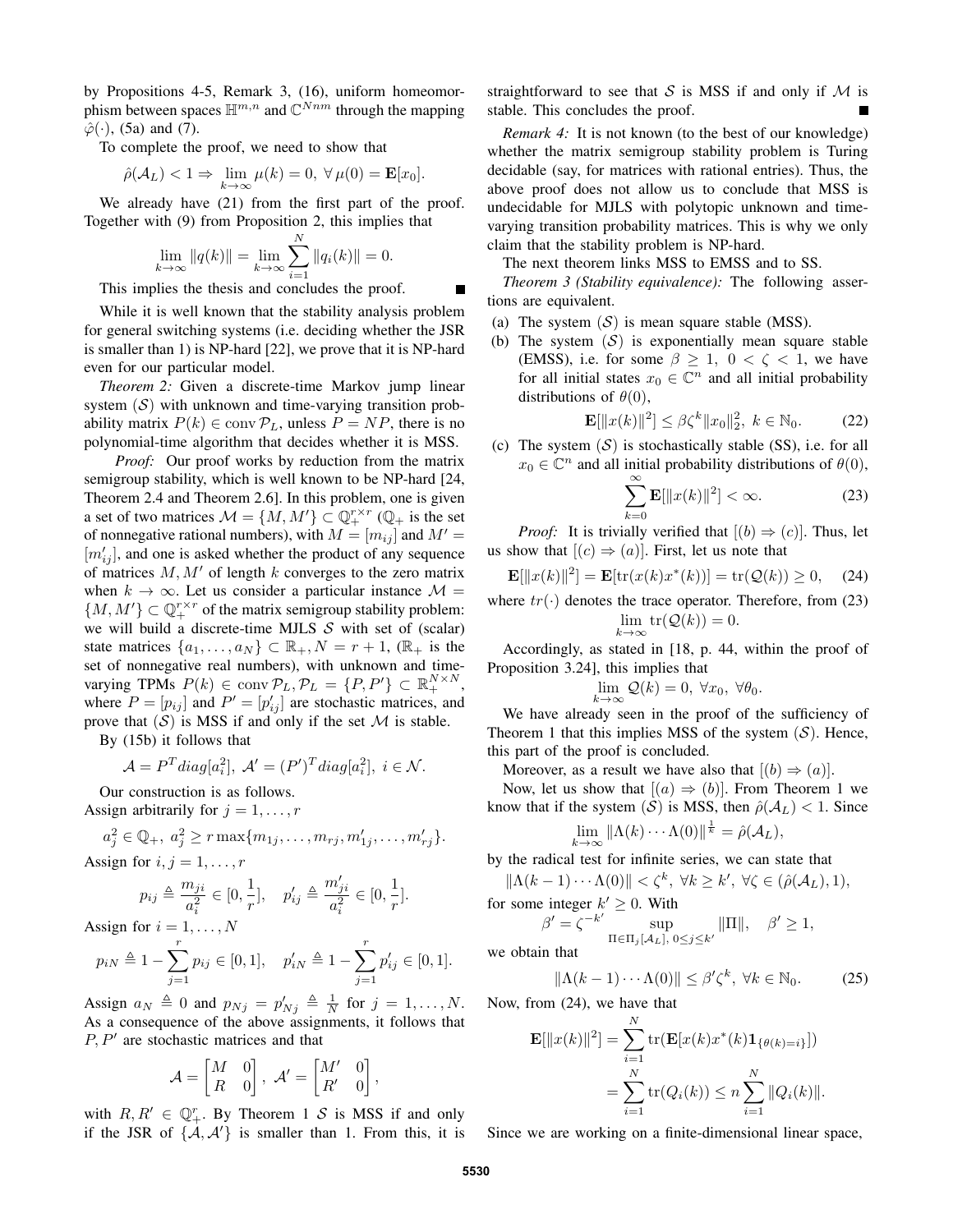any two norms are equivalent [34, Theorem 4.27], and we can make use of Frobenius norm defined for  $M \in \mathbb{C}^{m,n}$  as

$$
||M_i||_F \triangleq \sqrt{\text{tr}(M_i^* M_i)} = ||\text{vec}(M_i)||_F = ||\varphi(M_i)||_F
$$
 (26)

to obtain  $||Q_i(k)||_F \le ||\Lambda(k-1)\cdots\Lambda(0)||_F ||\hat{\varphi}(Q(0))||_F$ , which holds  $\forall i \in \mathcal{N}$ . Considering that for Frobenius norm  $\|\hat{\varphi}(Q(0))\|_{F} = \|Q(0)\|_{1}$ , we have that

$$
\mathbf{E}[\|x(k)\|^2] \leq nN \|\Lambda(k-1)\cdots\Lambda(0)\|_F \|Q(0)\|_1.
$$

Since (25) holds for any equivalent norm, and having

$$
||Q(0)||_1 = \sum_{i=1}^N ||Q_i(0)|| \le \sum_{i=1}^N \mathbf{E}[\|x_0\|^2 \mathbf{1}_{\{\theta(0)=i\}}] = \|x_0\|_2^2,
$$

we can finally write

$$
\mathbf{E}[\|x(k)\|^2] \le nN\beta'\zeta^k \|x_0\|_2^2 = \beta\zeta^k \|x_0\|_2^2. \tag{27}
$$

Thus, we have proved that  $[(a) \Rightarrow (b)]$ . All the remaining implications follow from the already proved ones. This concludes the proof.

### V. ILLUSTRATIVE EXAMPLE

In order to show that having the spectral radius smaller than one for each matrix  $\Lambda$  associated to the second moment of  $x(k)$  is not enough to ensure the (mean square) stability of the time-inhomogeneous system, let us consider the MJLS S with  $N = 3$  operational modes, where the state matrices associated with the operational modes are

$$
A_1 = \begin{bmatrix} 1 & 0 \\ 0 & 1.2 \end{bmatrix}, A_2 = \begin{bmatrix} 1.13 & 0 \\ 0.16 & 0.48 \end{bmatrix}, A_3 = \begin{bmatrix} 0.3 & 0.13 \\ 0.16 & 1.14 \end{bmatrix}
$$

and the time-varying probability matrix  $P(k)$  is uncertain and belongs to a polytope with  $L = 2$  vertices

$$
P_1 = \begin{bmatrix} 0 & 0.35 & 0.65 \\ 0.6 & 0.4 & 0 \\ 0.4 & 0.6 & 0 \end{bmatrix}, P_2 = \begin{bmatrix} 0.25 & 0.75 & 0 \\ 0 & 0.6 & 0.4 \\ 0 & 0.4 & 0.6 \end{bmatrix}.
$$

Any probability matrix within a polytope is represented by

$$
P(k) = \lambda(k)P_1 + (1 - \lambda(k))P_2, \ 0 \le \lambda(k) \le 1.
$$

Let us consider, for instance, also the matrix

$$
P' = 0.5 \ P_1 + 0.5 \ P_2.
$$

The spectral radii  $\rho$  of the matrices  $\Lambda$  are:

 $\rho(\Lambda_1) = 0.901601, \ \rho(\Lambda_2) = 0.905686, \ \rho(\Lambda') = 0.937965.$ Thus, the time-homogeneous MJLS with TPM  $P_1$ ,  $P_2$  and  $P'$  are mean square stable [18].

However, the time-inhomogeneous system having this TPMs is not (mean square) stable, because the joint spectral radius, calculated with the JSR toolbox [35], is

$$
\hat{\rho}(\mathcal{A}_L) = [\hat{\rho}_{min}(\mathcal{A}_L), \hat{\rho}_{max}(\mathcal{A}_L)] = [1.024442, 1.031096]
$$

This shows us that perturbations on transition probability matrix  $P$  can make a stable MJLS system unstable.

In order to present this result visually, we report one possible dynamical behavior of the system. For  $x_0 = [100; 85]$ and the initial probability distribution  $p_0 = [0.33, 0.34, 0.33]$ , we have obtained the following system trajectories.



Fig. 1. One of the possible trajectories of  $x(k)$  when TPM is  $P_1$ 



Fig. 2. One of the possible trajectories of  $x(k)$  when TPM is  $P_2$ 



Fig. 3. Trajectory of  $x(k)$  when TPM is switching between  $P_1$  and  $P_2$